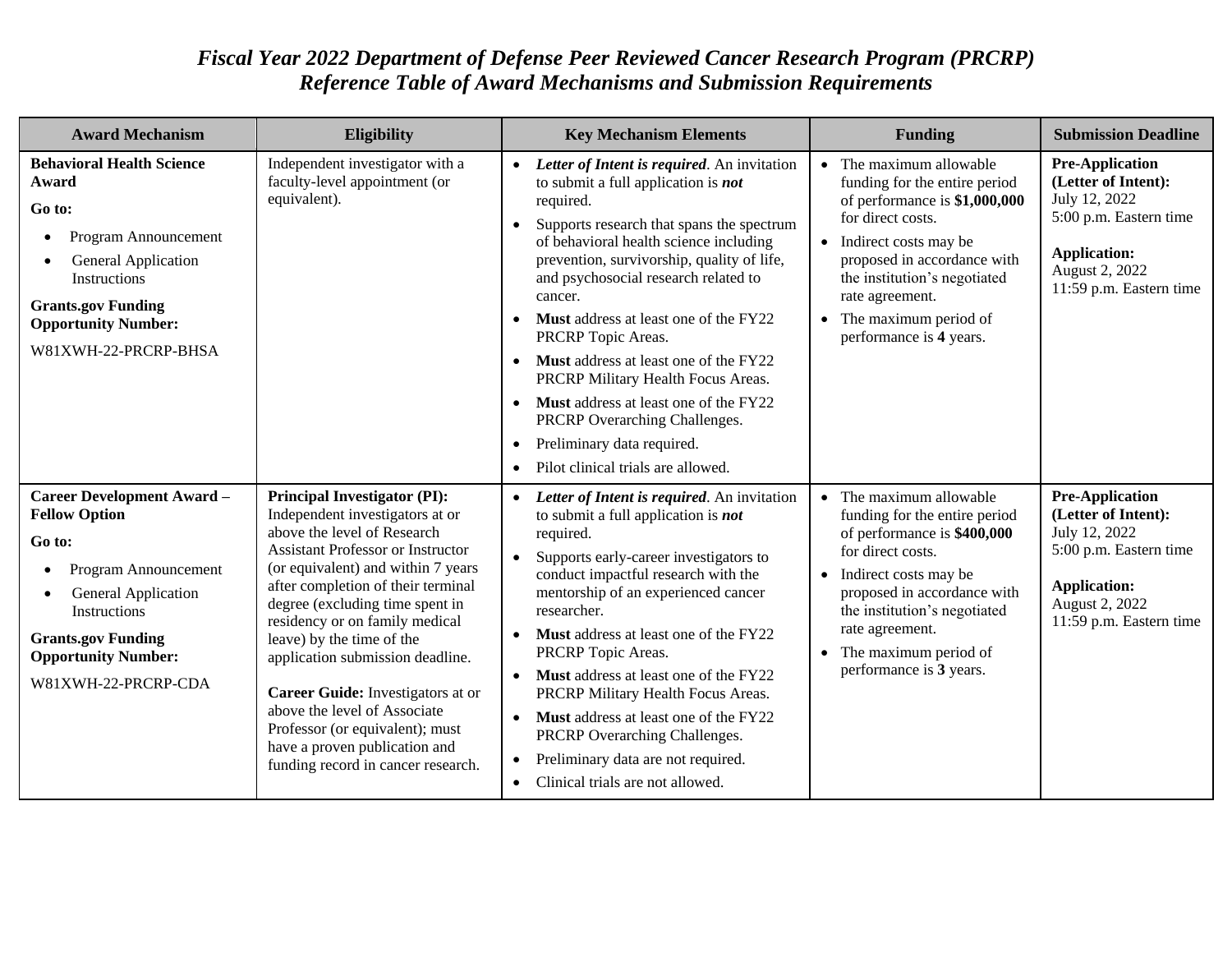| <b>Award Mechanism</b>                                                                                                                                                                                                                                                    | Eligibility                                                                                                                                                                                                                                                                                                                                                                                                                                                                                                        | <b>Key Mechanism Elements</b>                                                                                                                                                                                                                                                                                                                                                                                                                                                                                                                                                                                                                                                                                                                                                                                                                                                                                                                                                                                                                                                                                                                            | <b>Funding</b>                                                                                                                                                                                                                                                                  | <b>Submission Deadline</b>                                                                                                                                   |
|---------------------------------------------------------------------------------------------------------------------------------------------------------------------------------------------------------------------------------------------------------------------------|--------------------------------------------------------------------------------------------------------------------------------------------------------------------------------------------------------------------------------------------------------------------------------------------------------------------------------------------------------------------------------------------------------------------------------------------------------------------------------------------------------------------|----------------------------------------------------------------------------------------------------------------------------------------------------------------------------------------------------------------------------------------------------------------------------------------------------------------------------------------------------------------------------------------------------------------------------------------------------------------------------------------------------------------------------------------------------------------------------------------------------------------------------------------------------------------------------------------------------------------------------------------------------------------------------------------------------------------------------------------------------------------------------------------------------------------------------------------------------------------------------------------------------------------------------------------------------------------------------------------------------------------------------------------------------------|---------------------------------------------------------------------------------------------------------------------------------------------------------------------------------------------------------------------------------------------------------------------------------|--------------------------------------------------------------------------------------------------------------------------------------------------------------|
| <b>Career Development Award -</b><br><b>Virtual Cancer Center Scholar</b><br>Option<br>Go to:<br>Program Announcement<br>$\bullet$<br><b>General Application</b><br><b>Instructions</b><br><b>Grants.gov Funding</b><br><b>Opportunity Number:</b><br>W81XWH-22-PRCRP-CDA | PI: Independent investigators at or<br>above the level of Assistant<br>Professor or Instructor (or<br>equivalent) on tenure track and<br>within 7 years after completion of<br>their terminal degree (excluding<br>time spent in residency or on<br>family medical leave) by the time<br>of the application submission<br>deadline.<br>Career Guide: Investigators at or<br>above the level of Associate<br>Professor (or equivalent); must<br>have a proven publication and<br>funding record in cancer research. | Letter of Intent is required. An<br>$\bullet$<br>invitation to submit a full application is<br>not required.<br>Supports the addition of new early-career<br>$\bullet$<br>investigators (Scholars) to the unique,<br>interactive virtual cancer center focused<br>on fostering the next generation of cancer<br>researchers.<br>The Scholar will be required to interact<br>$\bullet$<br>within the virtual cancer center and with<br>the Cancer Center Director and Deputy<br>Director.<br>The Scholar Option provides intensive<br>$\bullet$<br>mentoring, national networking, and a<br>peer group for junior faculty.<br>Scholars must demonstrate significant<br>$\bullet$<br>accomplishments.<br>A Career Guide – an experienced cancer<br>researcher with cancer funding $-$ is<br>required.<br>The Career Guide is not required to be at<br>$\bullet$<br>the same institution as the Scholar.<br><b>Must</b> address at least one of the FY22<br>PRCRP Topic Areas.<br><b>Must</b> address at least one of the FY22<br>PRCRP Military Health Focus Areas.<br>Preliminary data are not required.<br>$\bullet$<br>Clinical trials are not allowed. | • The maximum allowable<br>funding for the entire period<br>of performance is \$800,000<br>for direct costs.<br>• Indirect costs may be<br>proposed in accordance with<br>the institution's negotiated<br>rate agreement.<br>• The maximum period of<br>performance is 4 years. | <b>Pre-Application</b><br>(Letter of Intent):<br>July 12, 2022<br>5:00 p.m. Eastern time<br><b>Application:</b><br>August 2, 2022<br>11:59 p.m. Eastern time |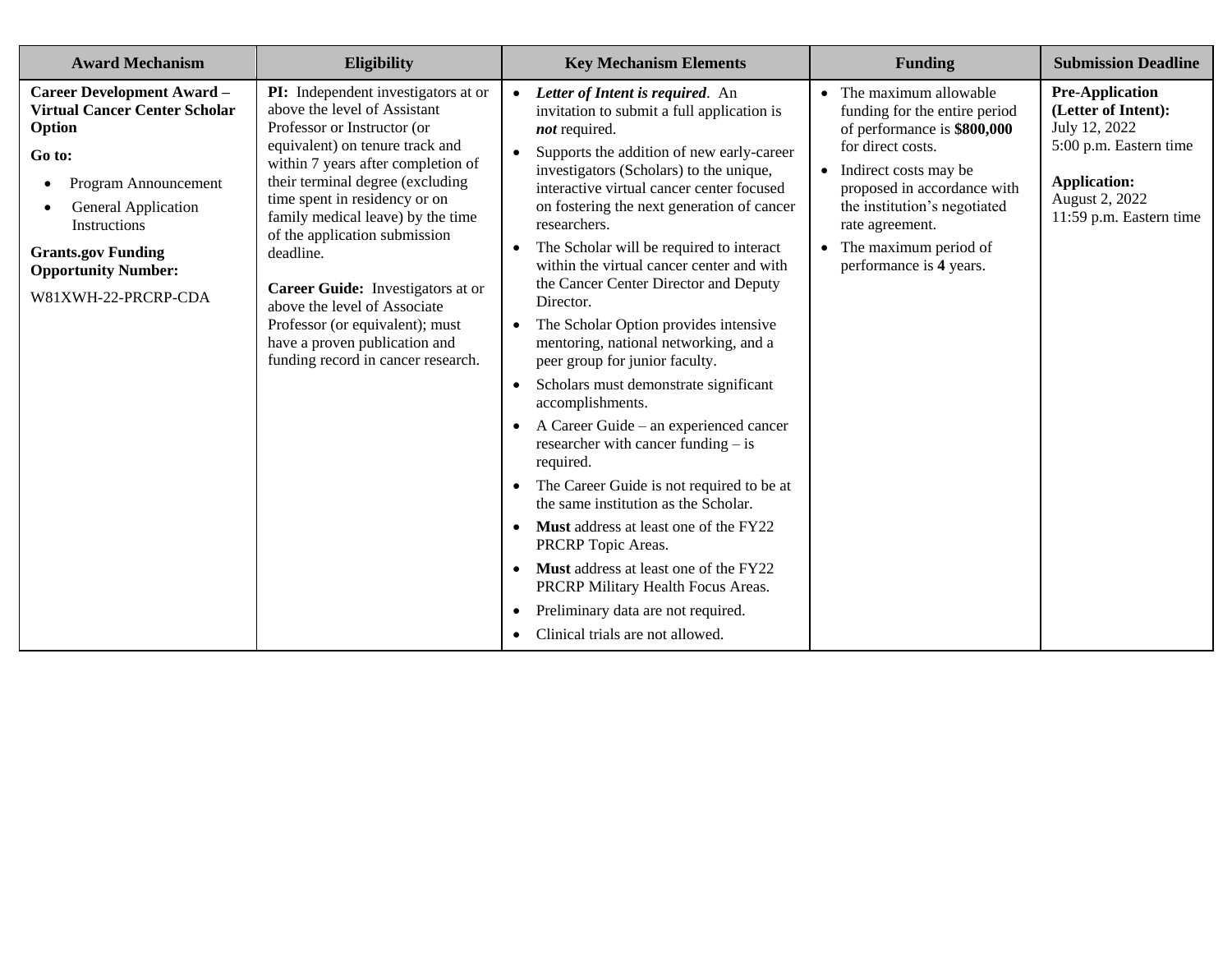| <b>Translational Team Science</b><br>Award<br>Go to:<br>Program Announcement<br>$\bullet$<br><b>General Application</b><br>$\bullet$<br><b>Instructions</b><br><b>Grants.gov Funding</b><br><b>Opportunity Number:</b><br>W81XWH-22-PRCRP-TTSA                            | At least two, and a maximum of<br>three, PIs (at the level of Assistant<br>Professor or equivalent) must<br>partner in one overarching<br>correlative or translational research<br>study. Post-doctoral fellows cannot<br>be named as a partnering PI.<br>At least one of the PIs is<br>encouraged to be a military or U.S.<br>Department of Veterans Affairs<br>investigator.                                                                                                                           | $\bullet$<br>$\bullet$ | • Letter of Intent is required. An<br>invitation to submit a full application is<br>not required.<br>• Emphasizes multi-PI, multidisciplinary<br>collaborations.<br>Supports translational studies associated<br>with an ongoing or completed clinical<br>trial that can lead to a future clinical trial<br>or clinical application in cancer research.<br>• Not intended to support high throughput<br>screenings, sequencing, etc.<br>• Must address at least one of the FY22<br>PRCRP Topic Areas.<br>• Must address at least one of the FY22<br>PRCRP Military Health Focus Areas.<br>• Must address at least one of the FY22<br>PRCRP Overarching Challenges.<br>• Preliminary data are required.<br>Clinical Trials are allowed. | • The maximum allowable<br>funding for the entire period<br>of performance is \$2,500,000<br>for direct costs.<br>• Indirect costs may be<br>proposed in accordance with<br>the institution's negotiated<br>rate agreement.<br>• The maximum period of<br>performance is 4 years.         | <b>Pre-Application</b><br>(Letter of Intent):<br>July 12, 2022<br>5:00 p.m. Eastern time<br><b>Application:</b><br>August 2, 2022<br>11:59 p.m. Eastern time      |
|---------------------------------------------------------------------------------------------------------------------------------------------------------------------------------------------------------------------------------------------------------------------------|----------------------------------------------------------------------------------------------------------------------------------------------------------------------------------------------------------------------------------------------------------------------------------------------------------------------------------------------------------------------------------------------------------------------------------------------------------------------------------------------------------|------------------------|----------------------------------------------------------------------------------------------------------------------------------------------------------------------------------------------------------------------------------------------------------------------------------------------------------------------------------------------------------------------------------------------------------------------------------------------------------------------------------------------------------------------------------------------------------------------------------------------------------------------------------------------------------------------------------------------------------------------------------------|-------------------------------------------------------------------------------------------------------------------------------------------------------------------------------------------------------------------------------------------------------------------------------------------|-------------------------------------------------------------------------------------------------------------------------------------------------------------------|
| <b>Convergent Science Cancer</b><br><b>Consortium Development</b><br>Award<br>Go to:<br>Program Announcement<br>$\bullet$<br><b>General Application</b><br>$\bullet$<br>Instructions<br><b>Grants.gov Funding</b><br><b>Opportunity Number:</b><br>W81XWH-22-PRCRP-CSCCDA | <b>PI</b> for Coordinating Center<br>(Consortium Director):<br>Investigators at or above the level<br>of Associate Professor (or<br>equivalent); must have a proven<br>record of accomplishment of<br>leading and scientific ability to<br>direct and oversee a multi-<br>institutional research effort.<br><b>Co-PI</b> for the Research Site:<br>Investigators at or above the level<br>of Assistant Professor (or<br>equivalent); must have a proven<br>record of accomplishment of<br>collaboration. | $\bullet$<br>$\bullet$ | • Letter of Intent is required. An<br>invitation to submit a full application is<br>not required.<br>Supports novel approaches to ending<br>cancer through convergent science<br>research.<br>Emphasis is on the development of a<br>convergent science infrastructure -<br>Coordinating Center.<br>• Proof of principle (convergent science)<br>research projects support.<br>• Must address at least one of the FY22<br>PRCRP Military Health Focus Areas.<br>• Must address at least three different<br>FY22 PRCRP Topic Areas.<br>• Must address at one of the FY22 PRCRP<br>Overarching Challenges.<br>Clinical trials are not allowed.                                                                                           | • The maximum allowable<br>funding for the entire period<br>of performance is \$2,500,000<br>for direct costs.<br>• Indirect costs may be<br>proposed in accordance with<br>the institution's negotiated<br>rate agreement.<br>$\bullet$ The maximum period of<br>performance is 4 years. | <b>Pre-Application</b><br>(Letter of Intent):<br>August 17, 2022<br>5:00 p.m. Eastern time<br><b>Application:</b><br>September 7, 2022<br>11:59 p.m. Eastern time |